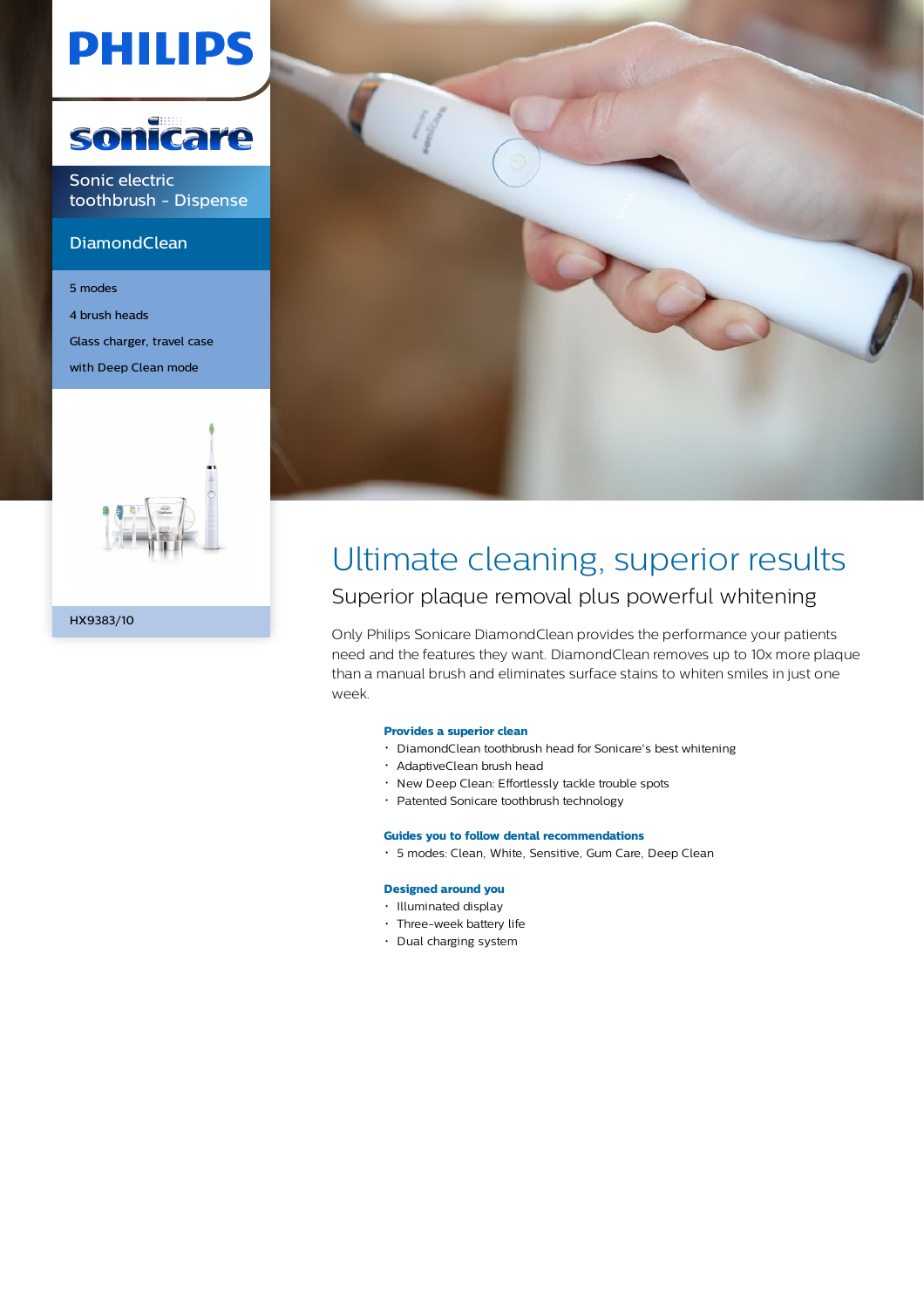## **Highlights**

#### **DiamondClean brush head**



DiamondClean toothbrush heads, Philips Sonicare's best whitening brush head, have diamond shaped bristles to effectively yet gently remove surface stains and scrape away plaque. Removes stain build up from coffee, tea, red wine, cigarettes and tobacco in just 1 week.

#### **AdaptiveClean brush head**



Soft, flexible sides made of rubber allow the bristles to conform to the unique shape of patients' teeth and gums to provide up to 4x more surface contact\*. The brush head's flexibility helps the bristles gently track along the gumline and absorb excessive brushing pressure. Enhanced sweeping motion delivers a unique in-mouth feel and superior cleaning along the gumline and in hard-to-reach areas\*. Proven to remove 10x more plaque than a manual toothbrush in hard-to-reach areas\*.

#### **Five brushing modes**



Includes the stain-removing White mode, clinically proven to whiten teeth in as little as one week.

#### **Deep Clean mode**



Our all-new Deep Clean mode delivers an exceptional clean in hard-to-reach places. The unique motion of the brush head in this mode plus an extended three-minute brushing time makes it the ideal choice when you want to pay extra attention to trouble spots.

#### **Charging system**



Innovative glass charger and station for home use, plus portable charging case with laptopready USB and wall plug for travel.

#### **Illuminated display**



When on, unique backlight indicates selected mode. When off, display becomes invisible for a clean look.

#### **Rechargeable battery**



When fully charged, DiamondClean has enough battery life for three weeks of regular use.

#### **Sonic technology**



Drives fluid between the teeth and along the gumline for a powerful yet gentle clean.